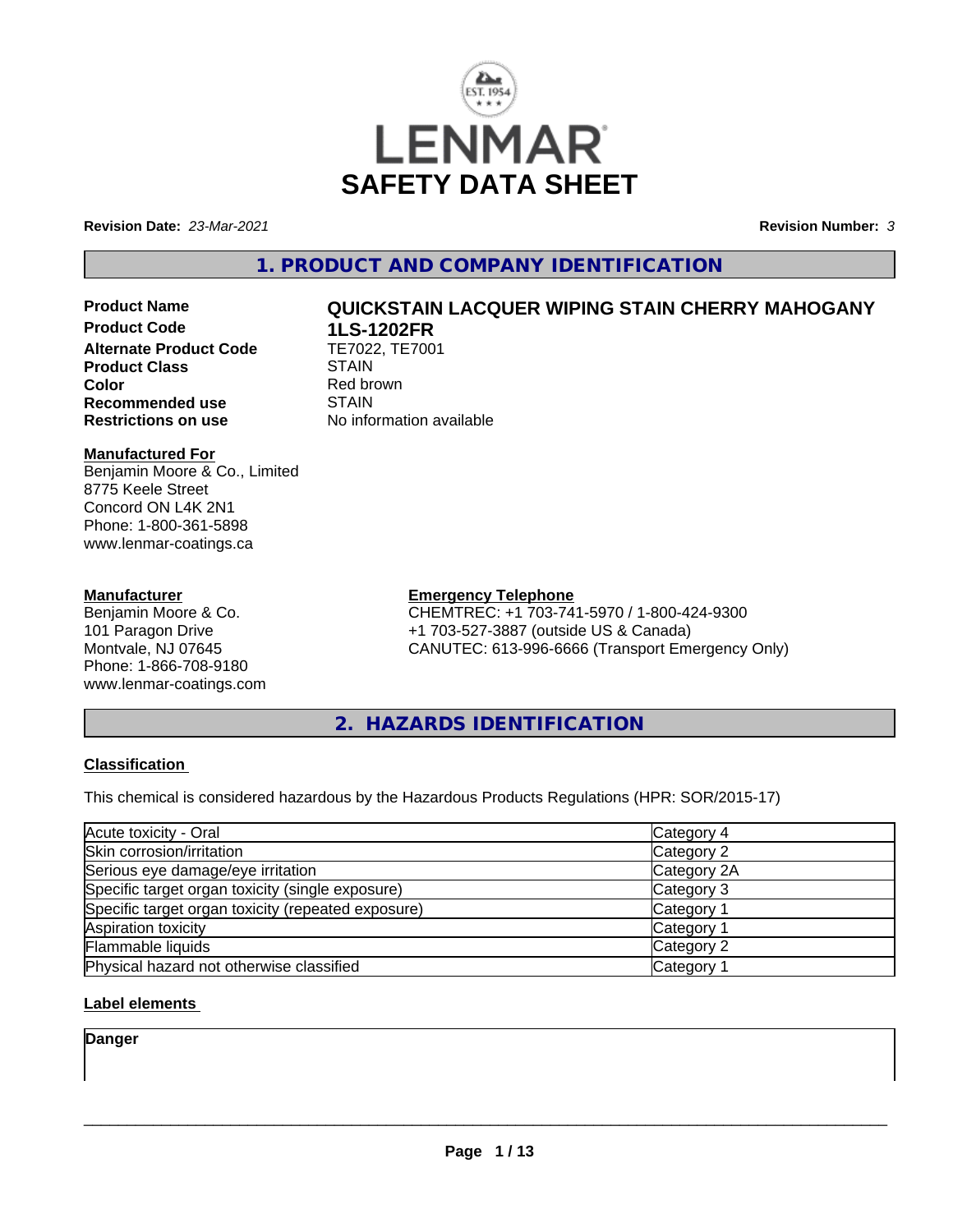#### **Hazard statements**

Harmful if swallowed Causes skin irritation Causes serious eye irritation May cause respiratory irritation. May cause drowsiness or dizziness Causes damage to organs through prolonged or repeated exposure May be fatal if swallowed and enters airways Highly flammable liquid and vapor Reactive flammable material



**Appearance** liquid **Odor** solvent

#### **Precautionary Statements - Prevention**

Wash face, hands and any exposed skin thoroughly after handling Do not eat, drink or smoke when using this product Wear protective gloves/protective clothing/eye protection/face protection Do not breathe dust/fume/gas/mist/vapors/spray Use only outdoors or in a well-ventilated area Keep away from heat, hot surfaces, sparks, open flames and other ignition sources. No smoking Keep container tightly closed Ground/bond container and receiving equipment Use explosion-proof electrical/ventilating/lighting/equipment Use only non-sparking tools Take precautionary measures against static discharge Keep cool

# **Precautionary Statements - Response**

Get medical advice/attention if you feel unwell

#### **Eyes**

IF IN EYES: Rinse cautiously with water for several minutes. Remove contact lenses, if present and easy to do. Continue rinsing

If eye irritation persists: Get medical advice/attention

### **Skin**

If skin irritation occurs: Get medical advice/attention

IF ON SKIN (or hair): Remove/Take off immediately all contaminated clothing. Rinse skin with water/shower Wash contaminated clothing before reuse

#### **Inhalation**

IF INHALED: Remove victim to fresh air and keep at rest in a position comfortable for breathing Call a POISON CENTER or doctor/physician if you feel unwell

#### **Ingestion**

IF SWALLOWED: Immediately call a POISON CENTER or doctor/physician

Do NOT induce vomiting

Rinse mouth

#### **Fire**

In case of fire: Use CO2, dry chemical, or foam for extinction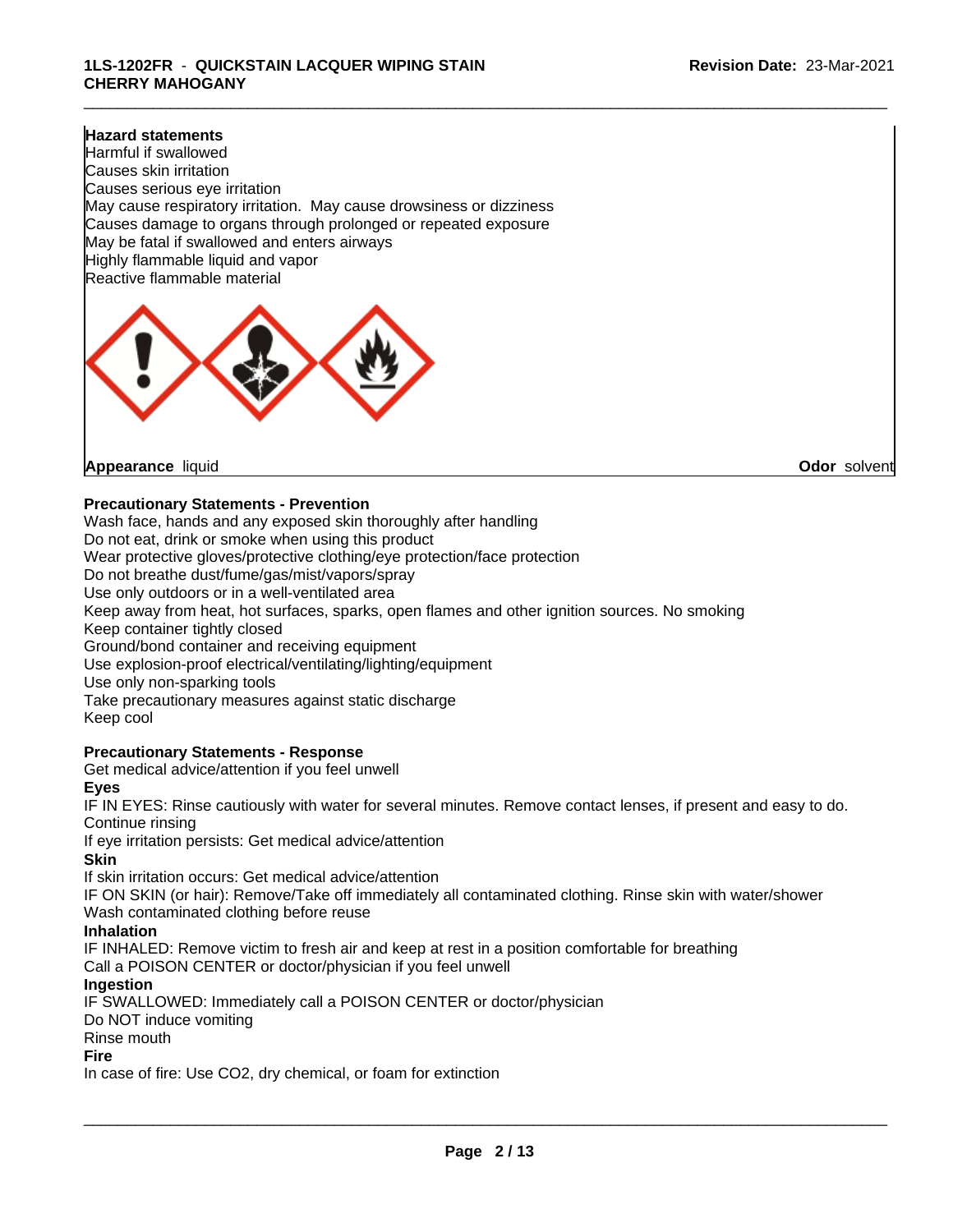### **Precautionary Statements - Storage**

Store locked up Store in a well-ventilated place. Keep container tightly closed

### **Precautionary Statements - Disposal**

Dispose of contents/container to an approved waste disposal plant

#### **Other information**

No information available

May cause allergic skin reaction

| 3. COMPOSITION INFORMATION ON COMPONENTS      |               |            |                                                             |                                                                                          |
|-----------------------------------------------|---------------|------------|-------------------------------------------------------------|------------------------------------------------------------------------------------------|
| <b>Chemical name</b>                          | CAS No.       | Weight-%   | Hazardous Material<br>registry number<br>(HMIRA registry #) | Date HMIRA filed and<br>Information Review Act date exemption granted<br>(if applicable) |
| 2-Butoxyethanol                               | 111-76-2      | 15 - 40%   |                                                             |                                                                                          |
| Propylene glycol monomethyl<br>ether acetate  | 108-65-6      | $10 - 30%$ |                                                             |                                                                                          |
| Distillates, petroleum,<br>hydrotreated light | 64742-47-8    | $10 - 30%$ |                                                             |                                                                                          |
| Stoddard solvent                              | 8052-41-3     | $3 - 7%$   |                                                             |                                                                                          |
| n-Butyl acetate                               | 123-86-4      | $3 - 7%$   |                                                             |                                                                                          |
| Acetone                                       | 67-64-1       | $1 - 5%$   |                                                             |                                                                                          |
| Solvent naphtha, petroleum,<br>light aromatic | 64742-95-6    | $1 - 5%$   |                                                             |                                                                                          |
| cellulose, nitrate                            | 9004-70-0     | 1 - 5%     |                                                             |                                                                                          |
| VM&P naphtha                                  | 64742-89-8    | 1 - 5%     |                                                             |                                                                                          |
| 1,2,4-Trimethylbenzene                        | $95 - 63 - 6$ | 1 - 5%     |                                                             |                                                                                          |
| Isopropyl alcohol                             | 67-63-0       | 1 - 5%     | $\blacksquare$                                              |                                                                                          |

#### **Confidential Business Information note**

\*The exact percentage (concentration) of composition has been withheld as a trade secret

\_\_\_\_\_\_\_\_\_\_\_\_\_\_\_\_\_\_\_\_\_\_\_\_\_\_\_\_\_\_\_\_\_\_\_\_\_\_\_\_\_\_\_\_\_\_\_\_\_\_\_\_\_\_\_\_\_\_\_\_\_\_\_\_\_\_\_\_\_\_\_\_\_\_\_\_\_\_\_\_\_\_\_\_\_\_\_\_\_\_\_\_\_

| 4. FIRST AID MEASURES |  |
|-----------------------|--|
|                       |  |

| <b>General Advice</b> | If symptoms persist, call a physician. Show this safety data<br>sheet to the doctor in attendance.                                                                                                                         |
|-----------------------|----------------------------------------------------------------------------------------------------------------------------------------------------------------------------------------------------------------------------|
| <b>Eye Contact</b>    | Immediately flush with plenty of water. After initial flushing,<br>remove any contact lenses and continue flushing for at<br>least 15 minutes. Keep eye wide open while rinsing. If<br>symptoms persist, call a physician. |
| <b>Skin Contact</b>   | Wash off immediately with soap and plenty of water<br>removing all contaminated clothes and shoes. If skin<br>irritation persists, call a physician.                                                                       |
| <b>Inhalation</b>     | Move to fresh air. If symptoms persist, call a physician.                                                                                                                                                                  |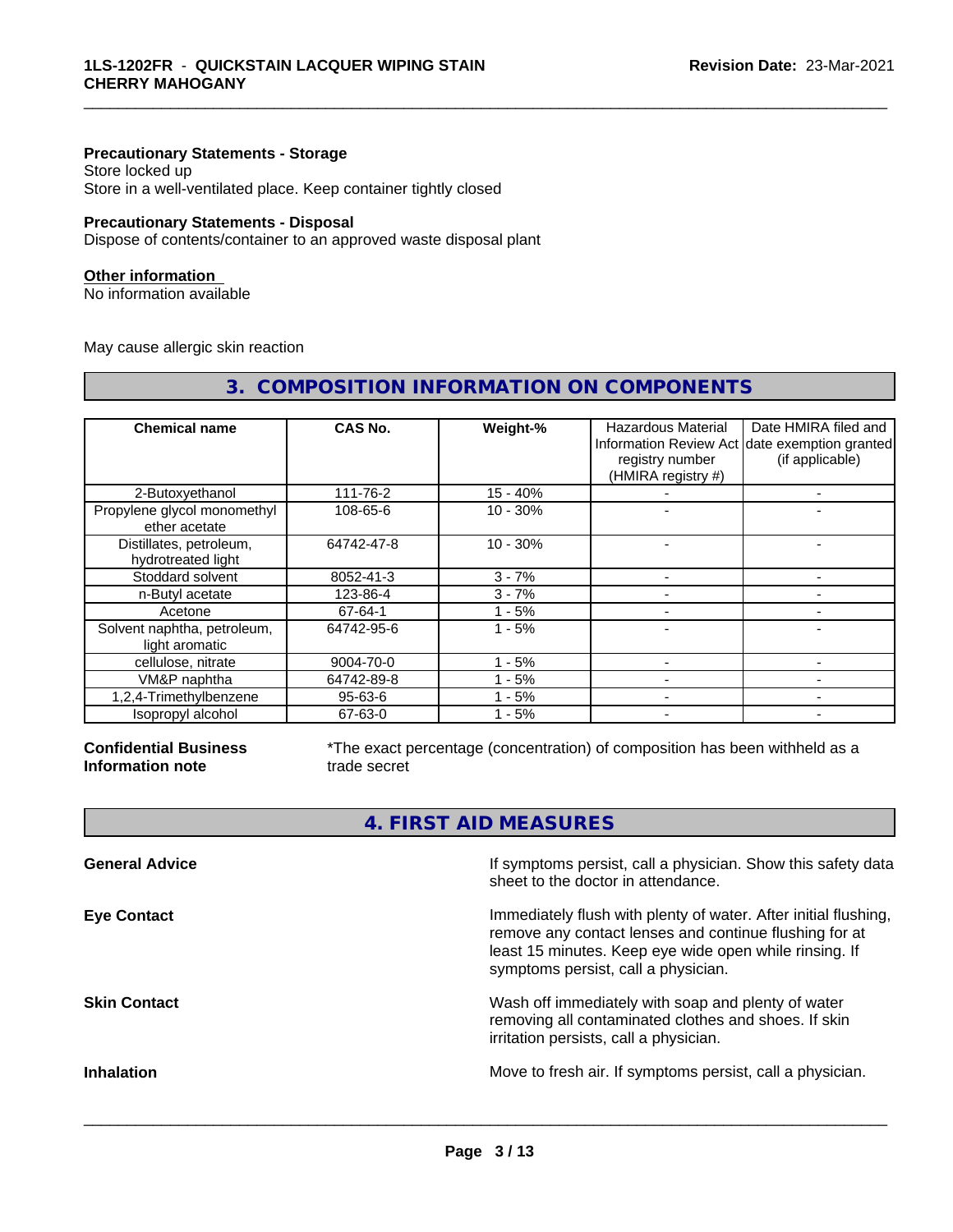|                                        | If not breathing, give artificial respiration. Call a physician<br>immediately.                                                                                                                  |
|----------------------------------------|--------------------------------------------------------------------------------------------------------------------------------------------------------------------------------------------------|
| Ingestion                              | Clean mouth with water and afterwards drink plenty of<br>water. Do not induce vomiting without medical advice.<br>Never give anything by mouth to an unconscious person.<br>Consult a physician. |
| <b>Protection Of First-Aiders</b>      | Use personal protective equipment.                                                                                                                                                               |
| <b>Most Important Symptoms/Effects</b> | May cause allergic skin reaction.                                                                                                                                                                |
| <b>Notes To Physician</b>              | Treat symptomatically.                                                                                                                                                                           |

**5. FIRE-FIGHTING MEASURES**

| <b>Flammable Properties</b>                                                      | Vapors may travel considerable distance to a source of<br>ignition and flash back. Vapors may cause flash fire.                                                                                                                                                                                |
|----------------------------------------------------------------------------------|------------------------------------------------------------------------------------------------------------------------------------------------------------------------------------------------------------------------------------------------------------------------------------------------|
| <b>Suitable Extinguishing Media</b>                                              | Foam, dry powder or water. Use extinguishing measures<br>that are appropriate to local circumstances and the<br>surrounding environment.                                                                                                                                                       |
| Protective equipment and precautions for firefighters                            | As in any fire, wear self-contained breathing apparatus<br>pressure-demand, MSHA/NIOSH (approved or equivalent)<br>and full protective gear.                                                                                                                                                   |
| <b>Hazardous combustion products</b>                                             | Burning may result in carbon dioxide, carbon monoxide<br>and other combustion products of varying composition<br>which may be toxic and/or irritating.                                                                                                                                         |
| <b>Specific Hazards Arising From The Chemical</b>                                | Flammable. Flash back possible over considerable<br>distance. Keep product and empty container away from<br>heat and sources of ignition. Closed containers may<br>rupture if exposed to fire or extreme heat. Thermal<br>decomposition can lead to release of irritating gases and<br>vapors. |
| Sensitivity to mechanical impact                                                 | No                                                                                                                                                                                                                                                                                             |
| Sensitivity to static discharge                                                  | Yes                                                                                                                                                                                                                                                                                            |
| <b>Flash Point Data</b><br>Flash point (°F)<br>Flash Point (°C)<br><b>Method</b> | 47<br>8<br><b>PMCC</b>                                                                                                                                                                                                                                                                         |
| <b>Flammability Limits In Air</b>                                                |                                                                                                                                                                                                                                                                                                |
| Lower flammability limit:<br><b>Upper flammability limit:</b>                    | Not available<br>Not available                                                                                                                                                                                                                                                                 |
| Health: 3<br>Flammability: 3<br><b>NFPA</b>                                      | Instability: 1<br><b>Special: Not Applicable</b>                                                                                                                                                                                                                                               |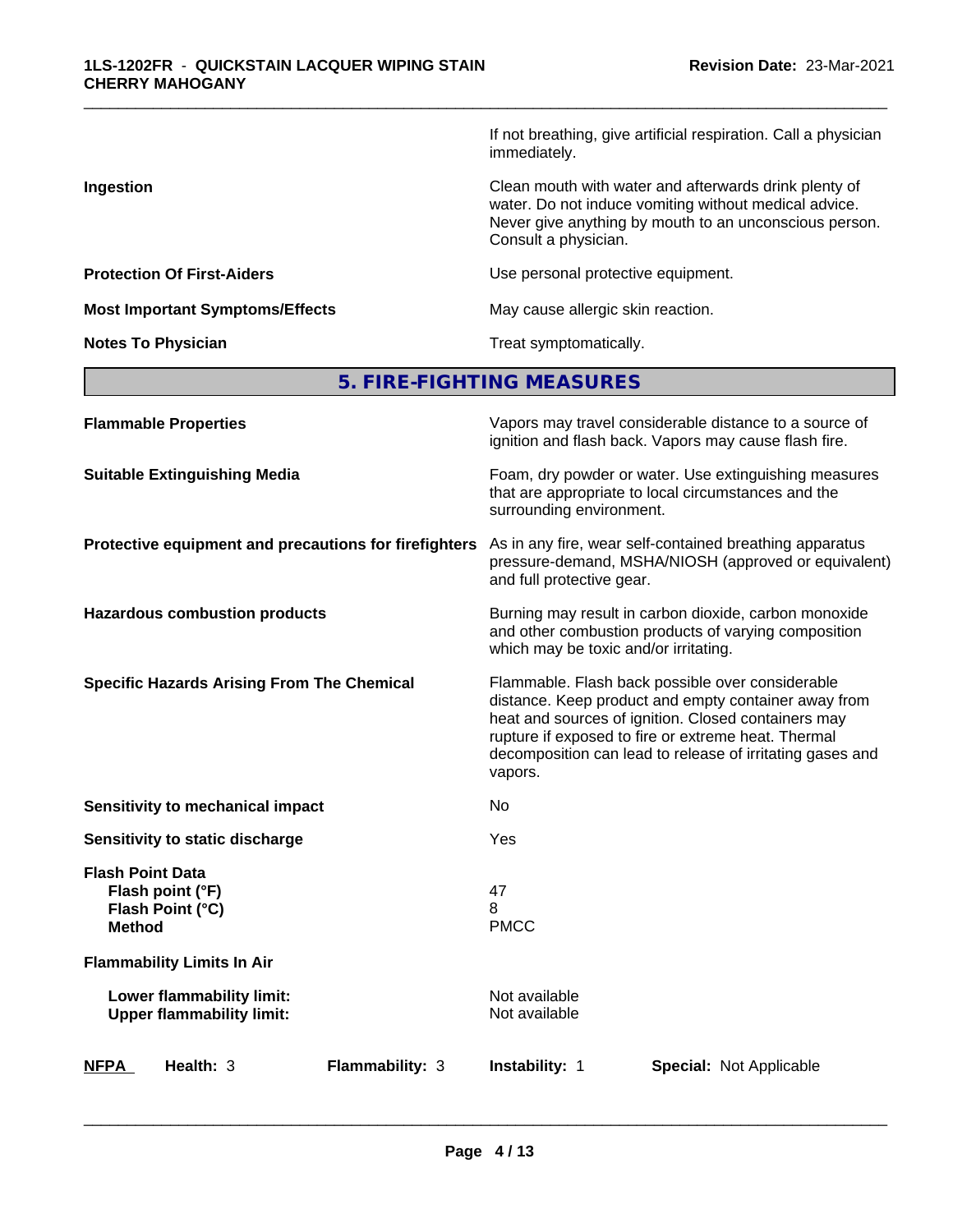#### **NFPA Legend**

- 0 Not Hazardous
- 1 Slightly
- 2 Moderate
- 3 High
- 4 Severe

*The ratings assigned are only suggested ratings, the contractor/employer has ultimate responsibilities for NFPA ratings where this system is used.*

\_\_\_\_\_\_\_\_\_\_\_\_\_\_\_\_\_\_\_\_\_\_\_\_\_\_\_\_\_\_\_\_\_\_\_\_\_\_\_\_\_\_\_\_\_\_\_\_\_\_\_\_\_\_\_\_\_\_\_\_\_\_\_\_\_\_\_\_\_\_\_\_\_\_\_\_\_\_\_\_\_\_\_\_\_\_\_\_\_\_\_\_\_

*Additional information regarding the NFPA rating system is available from the National Fire Protection Agency (NFPA) at www.nfpa.org.*

# **6. ACCIDENTAL RELEASE MEASURES**

| <b>Personal Precautions</b>      | Remove all sources of ignition. Take precautions to<br>prevent flashback. Ground and bond all containers and<br>handling equipment. Take precautionary measures against<br>static discharges. Ensure adequate ventilation. Avoid<br>contact with skin, eyes and clothing. Use personal<br>protective equipment.  |
|----------------------------------|------------------------------------------------------------------------------------------------------------------------------------------------------------------------------------------------------------------------------------------------------------------------------------------------------------------|
| <b>Other Information</b>         | Prevent further leakage or spillage if safe to do so. Do not<br>allow material to contaminate ground water system.<br>Prevent product from entering drains. Do not flush into<br>surface water or sanitary sewer system. Local authorities<br>should be advised if significant spillages cannot be<br>contained. |
| <b>Environmental precautions</b> | See Section 12 for additional Ecological Information.                                                                                                                                                                                                                                                            |
| <b>Methods for Cleaning Up</b>   | Dam up. Soak up with inert absorbent material. Use a<br>non-sparking or explosion proof means to transfer material<br>to a sealed, appropriate container for disposal. Clean<br>contaminated surface thoroughly.                                                                                                 |
|                                  | 7. HANDLING AND STORAGE                                                                                                                                                                                                                                                                                          |
| <b>Handling</b>                  | Avoid contact with skin, eyes and clothing. Wear personal<br>protective equipment. Do not breathe vapors or spray mist.<br>Use only in ventilated areas. Prevent vapor build-up by                                                                                                                               |

Take precautionary measures against static discharges. To avoid ignition of vapors by static electricity discharge, all metal parts of the equipment must be grounded. Keep away from heat, sparks and flame. Do not smoke. Extinguish all flames and pilot lights, and turn off stoves, heaters, electric motors and other sources of ignition during use and until all vapors are gone. Ignition and/or flash back may occur.

providing adequate ventilation during and after use.

**Storage Keep containers tightly closed in a dry, cool and get a dry and structure in a dry and structure in a dry and structure in a dry and structure in a dry and structure in a dry and structure in a dry and structure** well-ventilated place. Keep away from heat. Keep away from open flames, hot surfaces and sources of ignition.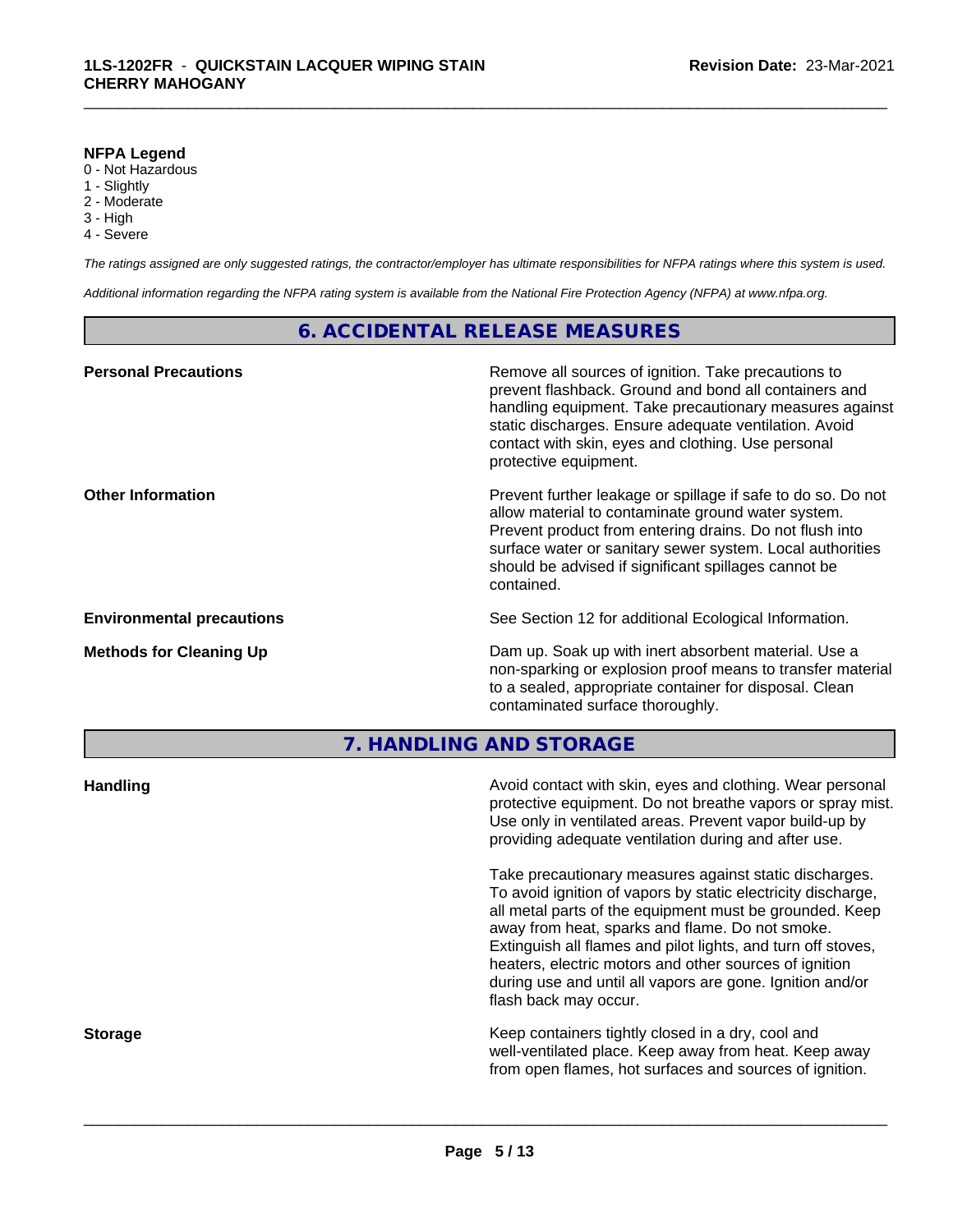Keep in properly labeled containers. Keep out of the reach of children.

**Incompatible Materials Incompatible with strong acids and bases and strong** oxidizing agents.

# **8. EXPOSURE CONTROLS/PERSONAL PROTECTION**

\_\_\_\_\_\_\_\_\_\_\_\_\_\_\_\_\_\_\_\_\_\_\_\_\_\_\_\_\_\_\_\_\_\_\_\_\_\_\_\_\_\_\_\_\_\_\_\_\_\_\_\_\_\_\_\_\_\_\_\_\_\_\_\_\_\_\_\_\_\_\_\_\_\_\_\_\_\_\_\_\_\_\_\_\_\_\_\_\_\_\_\_\_

#### **Exposure Limits**

| <b>Chemical name</b>                          | <b>ACGIH TLV</b>              | <b>Alberta</b>                                                                                   | <b>British Columbia</b>                                                                    | <b>Ontario</b>                                | Quebec                                                                                                  |
|-----------------------------------------------|-------------------------------|--------------------------------------------------------------------------------------------------|--------------------------------------------------------------------------------------------|-----------------------------------------------|---------------------------------------------------------------------------------------------------------|
| 2-Butoxyethanol                               | TWA: 20 ppm                   | 20 ppm - TWA<br>97 mg/m $3$ - TWA                                                                | 20 ppm - TWA                                                                               | 20 ppm - TWA                                  | 20 ppm - TWAEV<br>97 mg/m <sup>3</sup> - TWAEV                                                          |
| Propylene glycol monomethyl<br>ether acetate  | N/E                           | N/E                                                                                              | 50 ppm - TWA<br>75 ppm - STEL                                                              | 50 ppm - TWA<br>$270$ mg/m <sup>3</sup> - TWA | N/E                                                                                                     |
| Distillates, petroleum,<br>hydrotreated light | N/E                           | N/E                                                                                              | $200$ mg/m <sup>3</sup> - TWA<br>Skin absorption can<br>contribute to overall<br>exposure. | N/E                                           | N/E                                                                                                     |
| Stoddard solvent                              | TWA: 100 ppm                  | 100 ppm - TWA<br>$572$ mg/m <sup>3</sup> - TWA                                                   | 290 mg/m $3$ - TWA<br>580 mg/m $3 -$ STEL                                                  | 525 mg/m $3$ - TWA                            | 100 ppm - TWAEV<br>525 mg/m <sup>3</sup> - TWAEV                                                        |
| n-Butyl acetate                               | STEL: 150 ppm<br>TWA: 50 ppm  | 150 ppm - TWA<br>$713$ mg/m <sup>3</sup> - TWA<br>200 ppm - STEL<br>950 mg/m $3 -$ STEL          | 20 ppm - TWA                                                                               | 150 ppm - TWA<br>200 ppm - STEL               | 150 ppm - TWAEV<br>713 mg/m <sup>3</sup> - TWAEV<br>200 ppm - STEV<br>950 mg/m <sup>3</sup> - STEV      |
| Acetone                                       | STEL: 500 ppm<br>TWA: 250 ppm | 500 ppm - TWA<br>1200 mg/m <sup>3</sup> - TWA<br>750 ppm - STEL<br>1800 mg/m <sup>3</sup> - STEL | 250 ppm - TWA<br>500 ppm - STEL                                                            | 250 ppm - TWA<br>500 ppm - STEL               | 500 ppm - TWAEV<br>1190 mg/m <sup>3</sup> - TWAEV<br>1000 ppm $-$ STEV<br>2380 mg/m <sup>3</sup> - STEV |
| Isopropyl alcohol                             | STEL: 400 ppm<br>TWA: 200 ppm | 200 ppm - TWA<br>492 mg/m <sup>3</sup> - TWA<br>400 ppm - STEL<br>984 mg/m $3 -$ STEL            | 200 ppm - TWA<br>400 ppm - STEL                                                            | 200 ppm - TWA<br>400 ppm - STEL               | 400 ppm - TWAEV<br>985 mg/m <sup>3</sup> - TWAEV<br>500 ppm - STEV<br>1230 mg/m <sup>3</sup> - STEV     |

#### **Legend**

ACGIH - American Conference of Governmental Industrial Hygienists

Alberta - Alberta Occupational Exposure Limits

British Columbia - British Columbia Occupational Exposure Limits

Ontario - Ontario Occupational Exposure Limits

Quebec - Quebec Occupational Exposure Limits

N/E - Not established

| <b>Personal Protective Equipment</b> |  |
|--------------------------------------|--|
| <b>Eye/Face Protection</b>           |  |

**Engineering Measures Ensure adequate ventilation, especially in confined areas.** 

Safety glasses with side-shields. If splashes are likely to occur, wear: Tightly fitting safety goggles **Skin Protection Protection** Protective gloves and impervious clothing. **Respiratory Protection Number 1** (Use only with adequate ventilation. In operations where exposure limits are exceeded, use a NIOSH approved respirator that has been selected by a technically qualified person for the specific work conditions. When spraying the product or applying in confined areas, wear a NIOSH approved respirator specified for paint spray or organic vapors.

**Hygiene Measures Avoid contact with skin, eyes and clothing. Remove and Avoid contact with skin, eyes and clothing. Remove and Avoid contact with skin, eyes and clothing. Remove and** wash contaminated clothing before re-use. Wash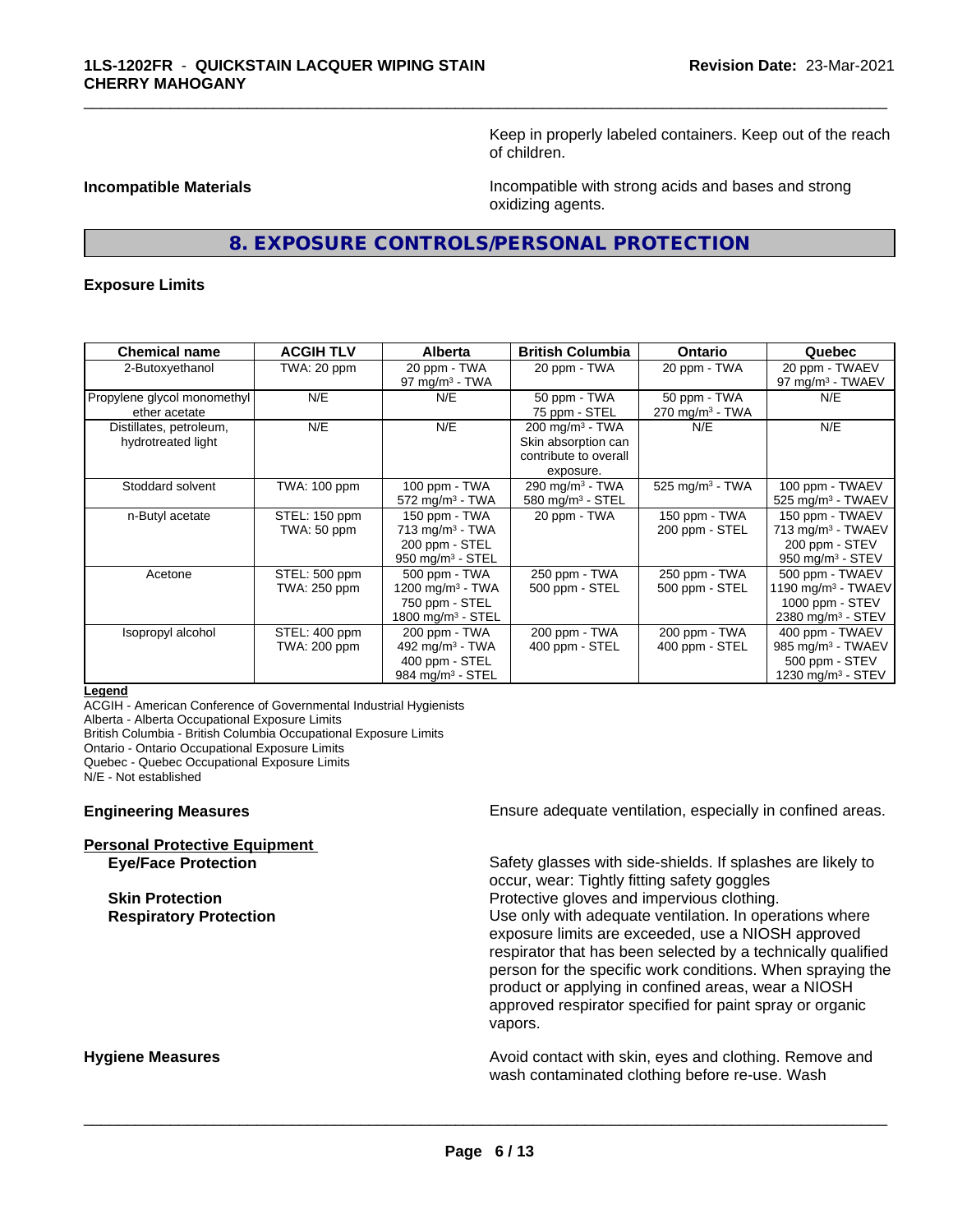thoroughly after handling.

\_\_\_\_\_\_\_\_\_\_\_\_\_\_\_\_\_\_\_\_\_\_\_\_\_\_\_\_\_\_\_\_\_\_\_\_\_\_\_\_\_\_\_\_\_\_\_\_\_\_\_\_\_\_\_\_\_\_\_\_\_\_\_\_\_\_\_\_\_\_\_\_\_\_\_\_\_\_\_\_\_\_\_\_\_\_\_\_\_\_\_\_\_

# **9. PHYSICAL AND CHEMICAL PROPERTIES**

**Appearance** liquid **Odor** solvent **Odor Threshold** No information available **Density (lbs/gal)** 7.3 - 7.7<br> **Specific Gravity** 6.88 - 0.92 **Specific Gravity**<br>pH **Viscosity (cps)** No information available **Solubility(ies)**<br> **No information available**<br> **Water solubility**<br> **Water solubility Water solubility**<br> **Evaporation Rate**<br> **Evaporation Rate**<br> **Evaporation Rate Vapor pressure**<br> **Vapor density**<br> **Vapor density**<br> **Vapor density**<br> **Vapor density** Wt. % Solids **Vol. % Solids** 5 - 15 **Wt. % Volatiles** 85 - 95 **Vol. % Volatiles VOC Regulatory Limit (g/L)** < 850 **Boiling Point (°F) Boiling Point (°C)** 120 **Freezing point (°F)**<br> **Freezing Point (°C)**<br> **Freezing Point (°C)**<br> **No** information available **Freezing Point (°C) Flash point (°F)** 47 **Flash Point (°C)** 8 **Method** PMCC **Flammability (solid, gas)** Not applicable **Upper flammability limit:**<br> **Lower flammability limit:** Not applicable Not applicable **Lower flammability limit: Autoignition Temperature (°F)** No information available **Autoignition Temperature (°C)**<br> **Decomposition Temperature (°F)** Moinformation available **Decomposition Temperature (°F) Decomposition Temperature (°C)**<br> **Partition coefficient**<br> **Partition coefficient**<br> **No** information available **Partition coefficient** 

**No information available Evaporation Rate** No information available **No information available**<br>5 - 15

# **10. STABILITY AND REACTIVITY**

| <b>Reactivity</b>                       | Not Applicable                                                                                                            |
|-----------------------------------------|---------------------------------------------------------------------------------------------------------------------------|
| <b>Chemical Stability</b>               | Stable under normal conditions. Hazardous polymerisation<br>does not occur.                                               |
| <b>Conditions to avoid</b>              | Keep away from open flames, hot surfaces, static<br>electricity and sources of ignition. Sparks. Elevated<br>temperature. |
| <b>Incompatible Materials</b>           | Incompatible with strong acids and bases and strong<br>oxidizing agents.                                                  |
| <b>Hazardous Decomposition Products</b> | Thermal decomposition can lead to release of irritating                                                                   |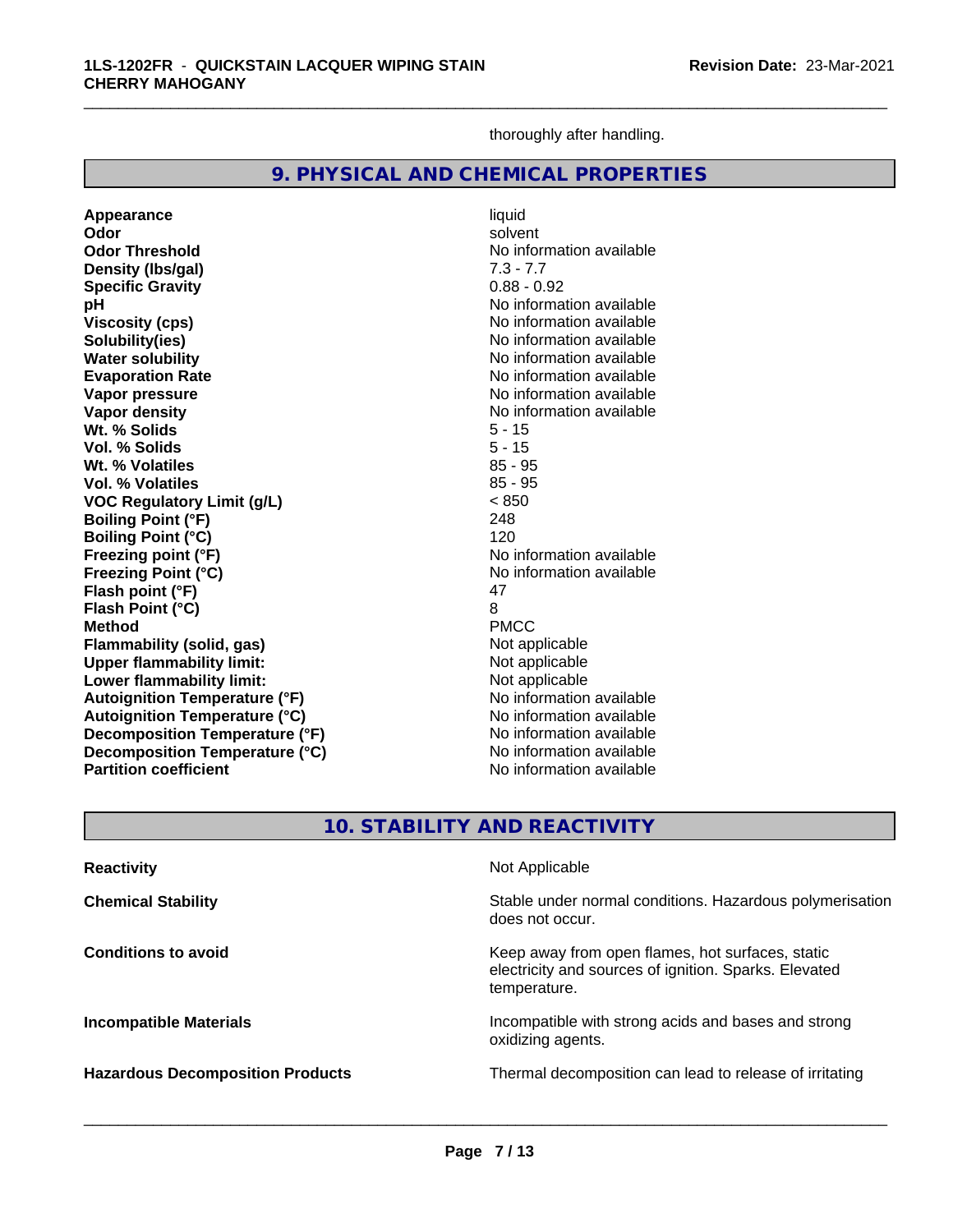gases and vapors.

\_\_\_\_\_\_\_\_\_\_\_\_\_\_\_\_\_\_\_\_\_\_\_\_\_\_\_\_\_\_\_\_\_\_\_\_\_\_\_\_\_\_\_\_\_\_\_\_\_\_\_\_\_\_\_\_\_\_\_\_\_\_\_\_\_\_\_\_\_\_\_\_\_\_\_\_\_\_\_\_\_\_\_\_\_\_\_\_\_\_\_\_\_

**Possibility of hazardous reactions** None under normal conditions of use.

# **11. TOXICOLOGICAL INFORMATION**

#### **Product Information Information on likely routes of exposure**

**Acute Toxicity** 

**Principal Routes of Exposure Exposure** Eye contact, skin contact and inhalation.

**Product Information Repeated or prolonged exposure to organic solvents may** lead to permanent brain and nervous system damage. Intentional misuse by deliberately concentrating and inhaling vapors may be harmful or fatal.

#### **<u>Symptoms related to the physical, chemical and toxicological characteristics</u>**

**Symptoms** No information available

#### **Delayed and immediate effects as well as chronic effects from short and long-term exposure**

| Eye contact                     | Contact with eyes may cause irritation. Vapor may cause<br><i>irritation.</i>                                                                                                                                                                                                                                                                           |
|---------------------------------|---------------------------------------------------------------------------------------------------------------------------------------------------------------------------------------------------------------------------------------------------------------------------------------------------------------------------------------------------------|
| <b>Skin contact</b>             | May cause skin irritation and/or dermatitis. Prolonged skin<br>contact may defat the skin and produce dermatitis.                                                                                                                                                                                                                                       |
| <b>Inhalation</b>               | Harmful by inhalation. High vapor / aerosol concentrations<br>are irritating to the eyes, nose, throat and lungs and may<br>cause headaches, dizziness, drowsiness,<br>unconsciousness, and other central nervous system<br>effects.                                                                                                                    |
| Ingestion                       | Harmful if swallowed. Ingestion may cause irritation to<br>mucous membranes. Small amounts of this product<br>aspirated into the respiratory system during ingestion or<br>vomiting may cause mild to severe pulmonary injury,<br>possibly progressing to death.                                                                                        |
| <b>Sensitization</b>            | May cause an allergic skin reaction.                                                                                                                                                                                                                                                                                                                    |
| <b>Neurological Effects</b>     | No information available.                                                                                                                                                                                                                                                                                                                               |
| <b>Mutagenic Effects</b>        | No information available.                                                                                                                                                                                                                                                                                                                               |
| <b>Reproductive Effects</b>     | No information available.                                                                                                                                                                                                                                                                                                                               |
| <b>Developmental Effects</b>    | No information available.                                                                                                                                                                                                                                                                                                                               |
| <b>Target organ effects</b>     | No information available.                                                                                                                                                                                                                                                                                                                               |
| <b>STOT - single exposure</b>   | May cause disorder and damage to the, Respiratory<br>system, Central nervous system.                                                                                                                                                                                                                                                                    |
| <b>STOT - repeated exposure</b> | Causes damage to organs through prolonged or repeated<br>exposure if inhaled, May cause disorder and damage to<br>the, liver, kidney, spleen, blood, Central nervous system,<br>Causes damage to organs through prolonged or repeated<br>exposure if swallowed, Causes damage to organs through<br>prolonged or repeated exposure in contact with skin. |
| Other adverse effects           | No information available.                                                                                                                                                                                                                                                                                                                               |
| <b>Aspiration Hazard</b>        | May be harmful if swallowed and enters airways. Small<br>amounts of this product aspirated into the respiratory                                                                                                                                                                                                                                         |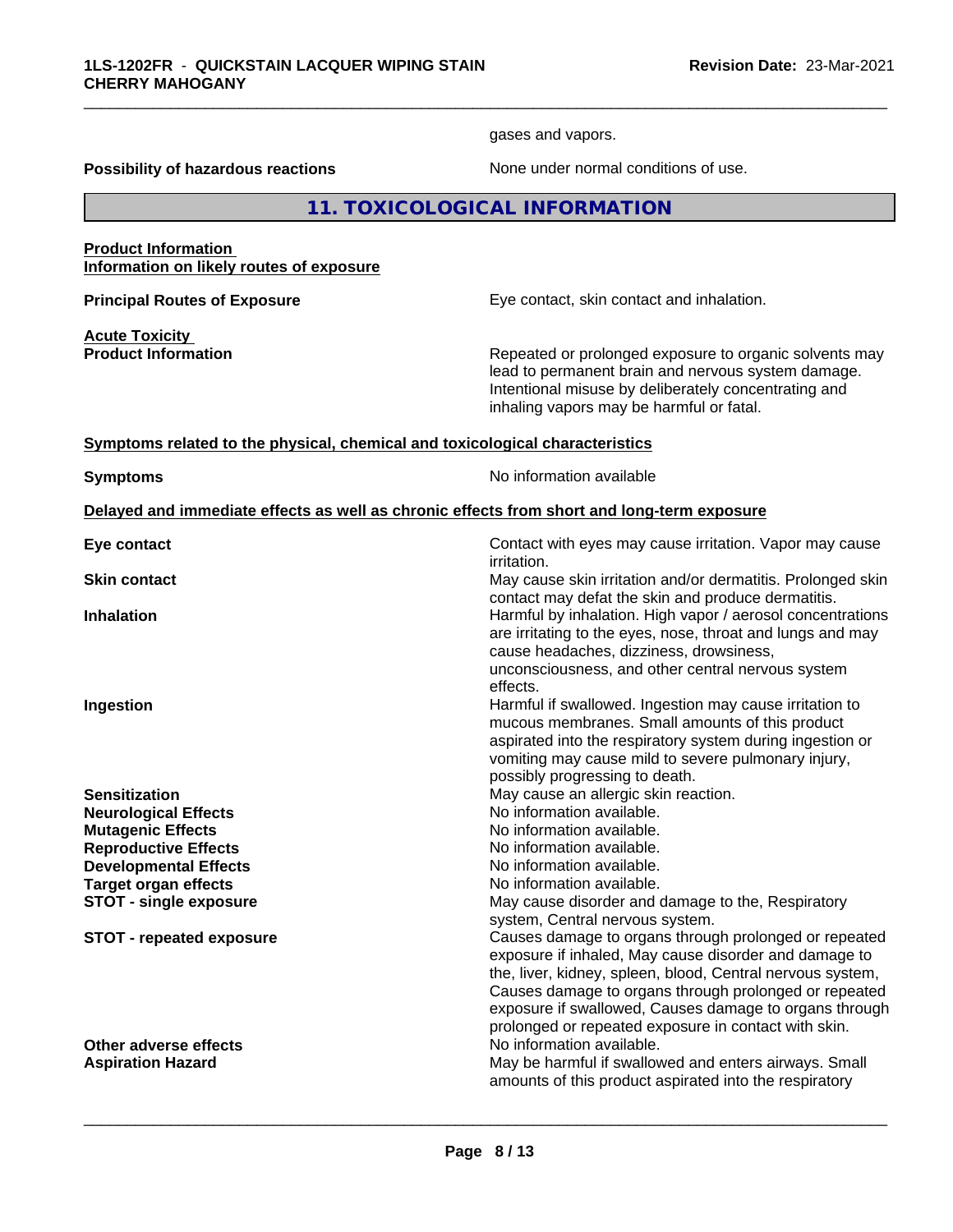system during ingestion or vomiting may cause mild to severe pulmonary injury, possibly progressing to death.

\_\_\_\_\_\_\_\_\_\_\_\_\_\_\_\_\_\_\_\_\_\_\_\_\_\_\_\_\_\_\_\_\_\_\_\_\_\_\_\_\_\_\_\_\_\_\_\_\_\_\_\_\_\_\_\_\_\_\_\_\_\_\_\_\_\_\_\_\_\_\_\_\_\_\_\_\_\_\_\_\_\_\_\_\_\_\_\_\_\_\_\_\_

#### **Numerical measures of toxicity**

**The following values are calculated based on chapter 3.1 of the GHS document**

| ATEmix (oral)                        | 1403 mg/kg |
|--------------------------------------|------------|
| <b>ATEmix (dermal)</b>               | 2192 ma/ka |
| <b>ATEmix (inhalation-dust/mist)</b> | 75.3 ma/L  |
| <b>ATEmix (inhalation-vapor)</b>     | 26.5 mg/L  |

#### **Component Information**

| Chemical name                                               | Oral LD50                | Dermal LD50             | Inhalation LC50                       |
|-------------------------------------------------------------|--------------------------|-------------------------|---------------------------------------|
| 2-Butoxyethanol<br>111-76-2                                 | $= 1300$ mg/kg (Rat)     | $>$ 2000 mg/kg (Rabbit) | > 4.9 mg/L (Rat) 3H                   |
| Propylene glycol monomethyl ether<br>acetate<br>108-65-6    | $= 8532$ mg/kg (Rat)     | > 5 g/kg (Rabbit)       |                                       |
| Distillates, petroleum, hydrotreated<br>light<br>64742-47-8 | $> 5000$ mg/kg (Rat)     | $>$ 2000 mg/kg (Rabbit) | $> 5.2$ mg/L (Rat) 4 h                |
| n-Butyl acetate<br>123-86-4                                 | $= 10768$ mg/kg (Rat)    | > 17600 mg/kg (Rabbit)  |                                       |
| Acetone<br>67-64-1                                          | $= 5800$ mg/kg (Rat)     | > 15700 mg/kg (Rabbit)  | $= 50100$ mg/m <sup>3</sup> (Rat) 8 h |
| Solvent naphtha, petroleum, light<br>aromatic<br>64742-95-6 | $= 8400$ mg/kg (Rat)     | $>$ 2000 mg/kg (Rabbit) | $= 3400$ ppm (Rat) 4 h                |
| cellulose, nitrate<br>9004-70-0                             | 5 g/kg (Rat)             |                         |                                       |
| VM&P naphtha<br>64742-89-8                                  | $\overline{\phantom{a}}$ | $= 3000$ mg/kg (Rabbit) |                                       |
| 1,2,4-Trimethylbenzene<br>$95 - 63 - 6$                     | $=$ 3280 mg/kg (Rat)     | $>$ 3160 mg/kg (Rabbit) | $= 18$ g/m <sup>3</sup> (Rat) 4 h     |
| Isopropyl alcohol<br>67-63-0                                | $= 1870$ mg/kg (Rat)     | $= 4059$ mg/kg (Rabbit) | $= 72600$ mg/m <sup>3</sup> (Rat) 4 h |

# **Chronic Toxicity**

#### **Carcinogenicity**

*There are no known carcinogenic chemicals in this product above reportable levels.*

**12. ECOLOGICAL INFORMATION**

# **Ecotoxicity Effects**

The environmental impact of this product has not been fully investigated.

### **Product Information**

# **Acute Toxicity to Fish**

No information available

# **Acute Toxicity to Aquatic Invertebrates**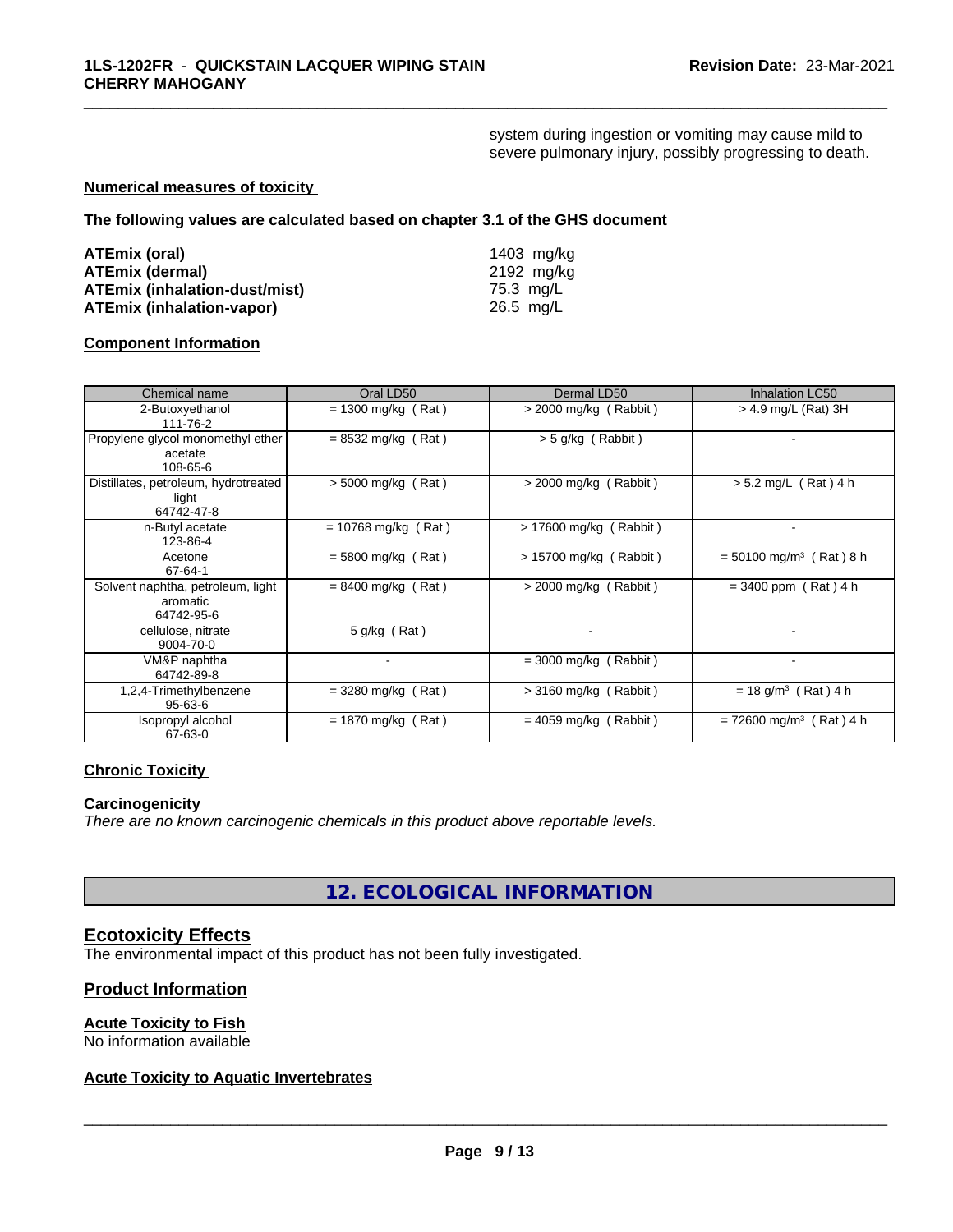#### No information available

#### **Acute Toxicity to Aquatic Plants**

No information available

#### **Persistence / Degradability**

No information available.

#### **Bioaccumulation**

There is no data for this product.

#### **Mobility in Environmental Media**

No information available.

#### **Ozone**

No information available

### **Component Information**

#### **Acute Toxicity to Fish**

2-Butoxyethanol LC50: 1490 mg/L (Bluegill sunfish - 96 hr.) n-Butyl acetate LC50: 18 mg/L (Fathead Minnow - 96 hr.) Acetone LC50: 8300 (Bluegill - 96 hr.) mg/L

#### **Acute Toxicity to Aquatic Invertebrates**

n-Butyl acetate EC50: 72.8 mg/L (Daphnia magna - 48 hr.) Acetone EC50: 12600 mg/L (Daphnia magna - 48 hr.)

#### **Acute Toxicity to Aquatic Plants**

n-Butyl acetate EC50: 674.7 mg/L (Green algae (Scenedesmus subspicatus), 72 hrs.)

**13. DISPOSAL CONSIDERATIONS**

**Waste Disposal Method Dispose of in accordance with federal, state, provincial,** and local regulations. Local requirements may vary, consult your sanitation department or state-designated environmental protection agency for more disposal options.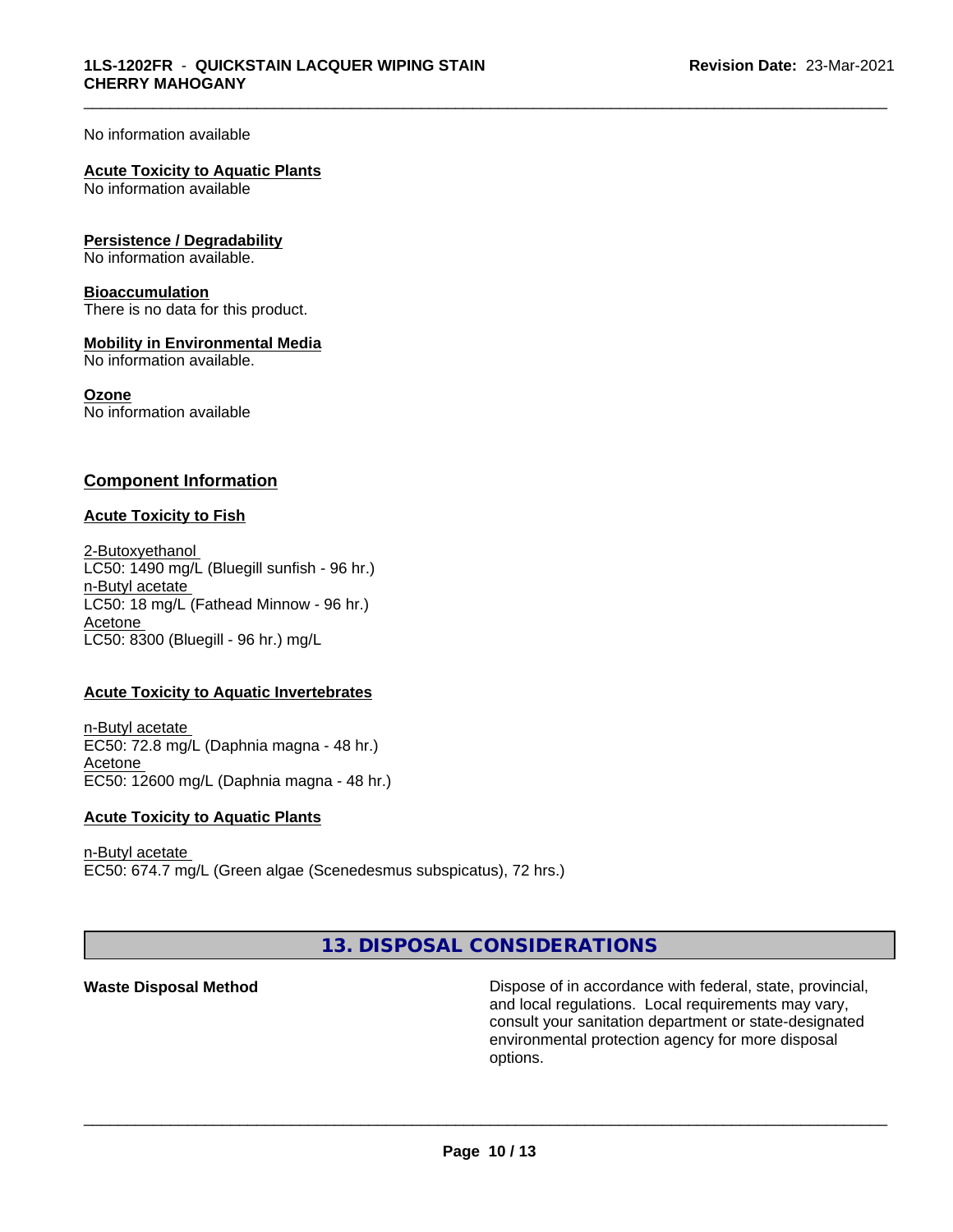**Empty Container Warning <b>Emptied** Containers may retain product residue. Follow label warnings even after container is emptied. Residual vapors may explode on ignition.

### **14. TRANSPORT INFORMATION**

| <b>TDG</b> |                             |  |
|------------|-----------------------------|--|
|            | <b>Proper Shipping Name</b> |  |

**PROPERITY** PAINT **Hazard class** 3 **Packing Group III Description** U

**UN-No.** UN1263 **Description** UN1263, PAINT, 3, II

\_\_\_\_\_\_\_\_\_\_\_\_\_\_\_\_\_\_\_\_\_\_\_\_\_\_\_\_\_\_\_\_\_\_\_\_\_\_\_\_\_\_\_\_\_\_\_\_\_\_\_\_\_\_\_\_\_\_\_\_\_\_\_\_\_\_\_\_\_\_\_\_\_\_\_\_\_\_\_\_\_\_\_\_\_\_\_\_\_\_\_\_\_

**ICAO / IATA** Contact the preparer for further information.

**IMDG / IMO IMO Contact the preparer for further information.** 

# **15. REGULATORY INFORMATION**

# **International Inventories**

| <b>TSCA: United States</b> | Yes - All components are listed or exempt. |
|----------------------------|--------------------------------------------|
| <b>DSL: Canada</b>         | No - Not all of the components are listed. |
|                            | One or more component is listed on NDSL.   |

# **National Pollutant Release Inventory (NPRI)**

#### **NPRI Parts 1- 4**

This product contains the following Parts 1-4 NPRI chemicals:

| <b>Chemical name</b>   | CAS No.  | Weight-% | <b>NPRI Parts 1-4</b> |  |
|------------------------|----------|----------|-----------------------|--|
| 2-Butoxvethanol        | 111-76-2 | 15 - 40% | ∟isted                |  |
| 1,2,4-Trimethylbenzene | 95-63-6  | - 5%     | ∟isted                |  |
| Isopropyl alcohol      | 67-63-0  | - 5%     | Listed                |  |
|                        |          |          |                       |  |

#### **NPRI Part 5**

This product contains the following NPRI Part 5 Chemicals:

| <b>Chemical name</b>                 | CAS No.    | Weight-%   | <b>NPRI Part 5</b> |  |
|--------------------------------------|------------|------------|--------------------|--|
| 2-Butoxyethanol                      | 111-76-2   | $15 - 40%$ | Listed             |  |
| Propylene glycol monomethyl ether    | 108-65-6   | $10 - 30%$ | Listed             |  |
| acetate                              |            |            |                    |  |
| Distillates, petroleum, hydrotreated | 64742-47-8 | $10 - 30%$ | Listed             |  |
| light                                |            |            |                    |  |
| Stoddard solvent                     | 8052-41-3  | $3 - 7%$   | Listed             |  |
| n-Butyl acetate                      | 123-86-4   | $3 - 7%$   | Listed             |  |
| Solvent naphtha, petroleum, light    | 64742-95-6 | 1 - 5%     | Listed             |  |
| aromatic                             |            |            |                    |  |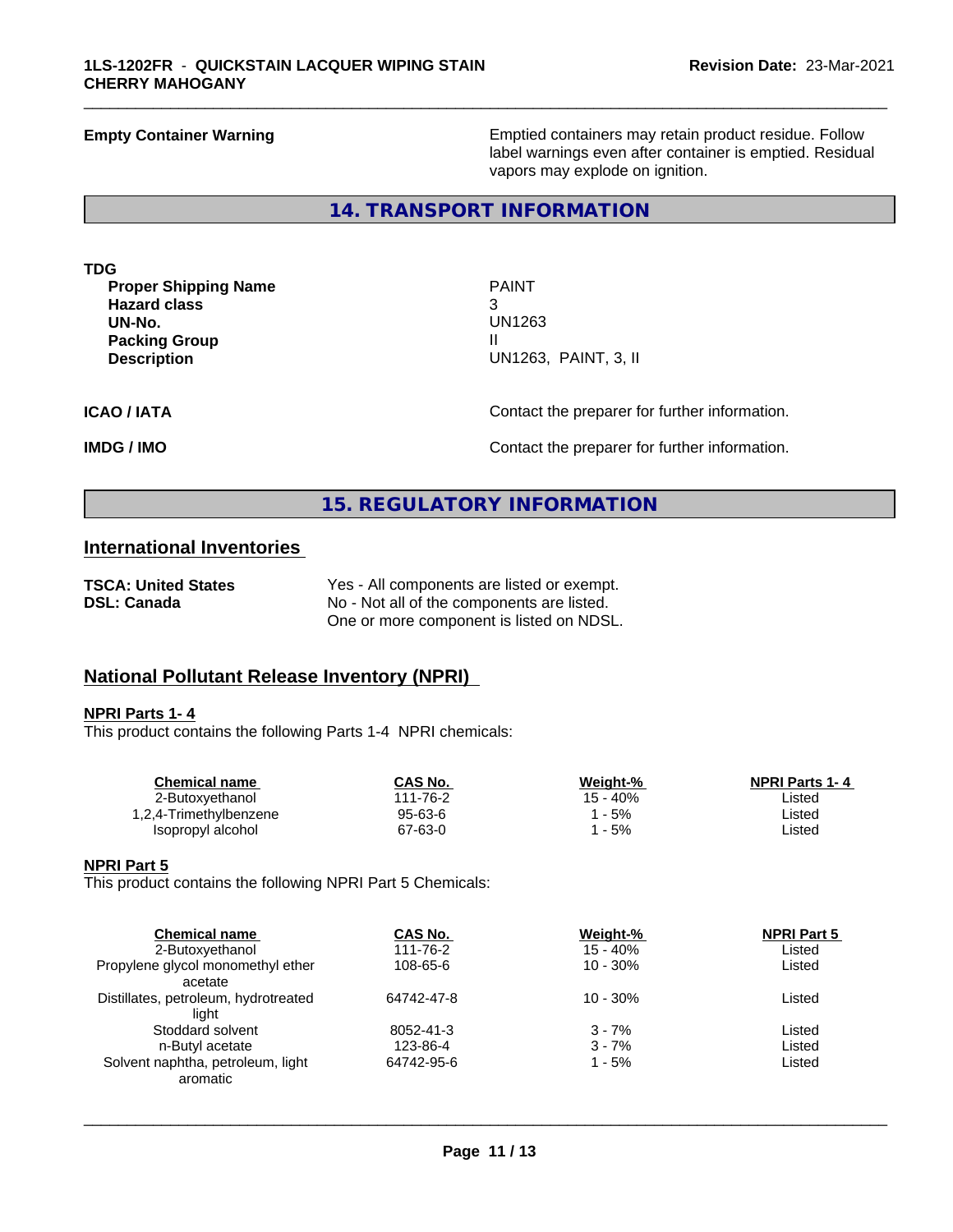| VM&P naphtha           | 64742-89-8    | 5%    | ∟isted |  |
|------------------------|---------------|-------|--------|--|
| 1,2,4-Trimethylbenzene | $95 - 63 - 6$ | $-5%$ | ∟isted |  |
| Isopropyl alcohol      | 67-63-0       | 5%    | ∟isted |  |

#### **WHMIS Regulatory Status**

This product has been classified in accordance with the hazard criteria of the Hazardous Products Regulations (HPR) and the SDS contains all the information required by the HPR.

| <b>16. OTHER INFORMATION</b>             |               |                                                                                                                                               |               |        |  |  |
|------------------------------------------|---------------|-----------------------------------------------------------------------------------------------------------------------------------------------|---------------|--------|--|--|
| HMIS -                                   | Health: $3^*$ | <b>Flammability: 3</b>                                                                                                                        | Reactivity: 1 | PPE: H |  |  |
| <b>HMIS Legend</b>                       |               |                                                                                                                                               |               |        |  |  |
| 0 - Minimal Hazard                       |               |                                                                                                                                               |               |        |  |  |
| 1 - Slight Hazard<br>2 - Moderate Hazard |               |                                                                                                                                               |               |        |  |  |
| 3 - Serious Hazard                       |               |                                                                                                                                               |               |        |  |  |
| 4 - Severe Hazard                        |               |                                                                                                                                               |               |        |  |  |
| * - Chronic Hazard                       |               |                                                                                                                                               |               |        |  |  |
|                                          |               | X - Consult your supervisor or S.O.P. for "Special" handling instructions.                                                                    |               |        |  |  |
|                                          |               | Note: The DDE rating has intentionally been left blank. Choose appropriate DDE that will protect employees from the hazards the material will |               |        |  |  |

*Note: The PPE rating has intentionally been left blank. Choose appropriate PPE that will protect employees from the hazards the material will present under the actual normal conditions of use.*

*Caution: HMISÒ ratings are based on a 0-4 rating scale, with 0 representing minimal hazards or risks, and 4 representing significant hazards or risks. Although HMISÒ ratings are not required on MSDSs under 29 CFR 1910.1200, the preparer, has chosen to provide them. HMISÒ ratings are to be used only in conjunction with a fully implemented HMISÒ program by workers who have received appropriate HMISÒ training. HMISÒ is a registered trade and service mark of the NPCA. HMISÒ materials may be purchased exclusively from J. J. Keller (800) 327-6868.*

 **WARNING!** If you scrape, sand, or remove old paint, you may release lead dust. LEAD IS TOXIC. EXPOSURE TO LEAD DUST CAN CAUSE SERIOUS ILLNESS, SUCH AS BRAIN DAMAGE, ESPECIALLY IN CHILDREN. PREGNANT WOMEN SHOULD ALSO AVOID EXPOSURE.Wear a NIOSH approved respirator to control lead exposure. Clean up carefully with a HEPA vacuum and a wet mop. Before you start, find out how to protect yourself and your family by logging onto Health Canada at

http://www.hc-sc.gc.ca/ewh-semt/contaminants/lead-plomb/asked\_questions-questions\_posees-eng.php.

| <b>Prepared By</b>                                  | <b>Product Stewardship Department</b><br>Benjamin Moore & Co.<br>101 Paragon Drive<br>Montvale, NJ 07645<br>800-225-5554 |  |
|-----------------------------------------------------|--------------------------------------------------------------------------------------------------------------------------|--|
| <b>Revision Date:</b><br><b>Reason for revision</b> | 23-Mar-2021<br>Not available                                                                                             |  |

#### **Disclaimer**

The information contained herein is presented in good faith and believed to be accurate as of the effective date shown above. This information is furnished without warranty of any kind. Employers should use this information only as a **supplement to other information gathered by them and must make independent determination of suitability and** completeness of information from all sources to assure proper use of these materials and the safety and health of employees. Any use of this data and information must be determined by the user to be in accordance with applicable **federal, provincial, and local laws and regulations.**